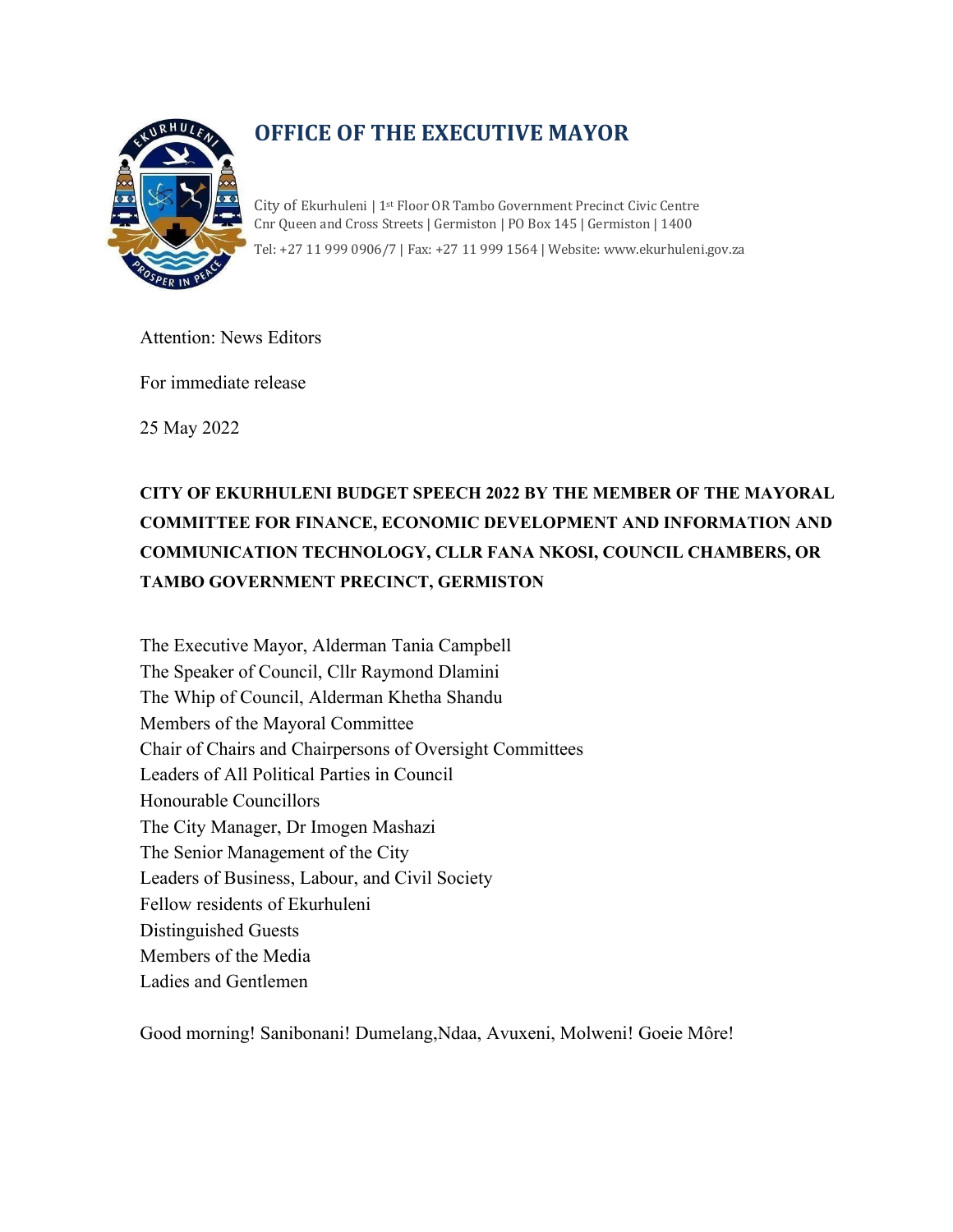I rise this morning to present the first Budget and Medium-Term Revenue and Expenditure Framework (MTREF) of the Multi Party Coalition government. I am humbled to have been given this big responsibility.

# **Mr Speaker,**

South Africans are increasingly asserting their preference for better service delivery and a more just society through greater plurality in their politics. As politicians we need to get better at cooperating across political fault lines to solve the challenges our people face. It is what our Constitution, now in its  $25<sup>th</sup>$  year, calls on us to do.

Passing a prudent and just, pro poor budget is an important step in this process. This is ultimately what I am here to appeal for – not merely on behalf of our Multi Party Coalition government, but on behalf of all our ratepayers and residents.

Making this appeal for more just communities through constructive budgeting on this day is not without poignance:

- It is done as we commemorate Africa Day two decades after the establishment of the African Union, amongst other, to promote the sustainable economic development for our people and raise their living standards.
- It is done exactly two years after the murder of George Floyd sparked social awakening about structural injustice and brutality in our societies globally, enjoining us to act locally to deliver better services, and safer communities ever more equitably; and
- It is done in the run-up to Youth Month, on which the Executive Mayor Alderman Tania Campbell will this weekend be addressing 2000 students from around Tembisa at a Career Expo to be held at the Sam Ntuli Mall. They must know that our Multi Party Coalition government budget prioritises intergenerational equity: that our youth won't be the future victims of irresponsible spending today.

## **Mr Speaker,**

Many of our students will have successfully progressed their schooling despite the pandemicrelated disruptions of the last two years. We need to draw inspiration from their perseverance, for the economic outlook indicate that we could face many disruptions of our own.

In his National Budget Speech delivered on the 23 February 2022, the Minister of Finance quoted the International Monetary Fund figures projecting the global economy to grow by 4.4% in 2022,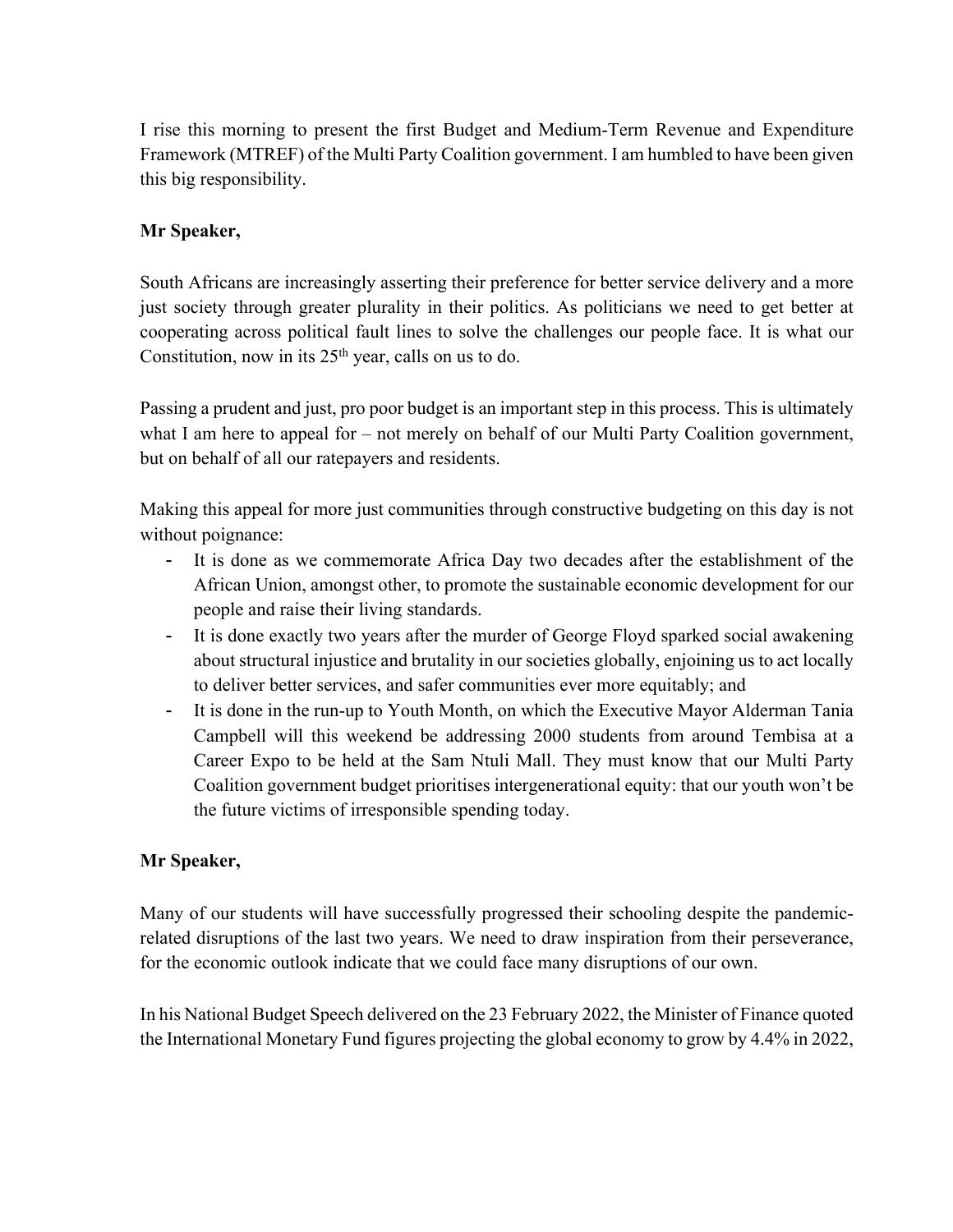which is lower than the 4.9% projected towards the end of 2021. The lower than expected world economic growth does not bode well for economic recovery to pre-COVID 19 pandemic levels.

Russia's invasion of Ukraine, rising world inflation, disruptions in world supply chain and, the resurgence of a new of COVID 19 variant in China exacerbates the situation. Our country, as a player in the global economy is not isolated from these factors.

In the domestic front, the Minister of Finance projected the real economic growth of 2.1% in 2022, compared to 4.8% in 2021. The lower-than-expected economic growth has an impact on job creation and employment. Official unemployment in the country was recorded at 34.9% in the third quarter of 2021.

Rising fuel and energy costs, continued Eskom load shedding and rising food prices are likely to affect the economic recovery to pre-pandemic levels.

For our local economic recovery, the Multi Party Coalition government will leverage the City of Ekurhuleni's strong, established manufacturing, aviation, aeronautic and logistics base, together with its large cluster of industrial anchor tenants and transportation capability that is centred around air travel, freight movement, and transport corridors.

For this purpose, we have in our March Mayoral Strategic Session resolved that there should be a review of the City's Growth and Development Strategy 2055 and Economic Development Plans, on which we look forward to updating the Councillors in the next financial year.

We will demonstrate a strong commitment to the creation of a conducive environment that enables regional economic development, competitiveness and inclusive growth

In this regard, our sights are currently set on the following five-year economic development targets:

- R50 billion in Rand-value of investments attracted and secured from Airport City, Aerotropolis, Special Economic Zone, Strategic Urban Developments and Industrial Cluster Development Proclamations, Development Investment Attraction, Facilitation and Retention.
- 2500 SMMES & Cooperatives development and R1 billion in Rand 'value of City' procurement opportunities awarded for Township Economy Development, Community Enterprise Development & Empowerment and Business Regulation.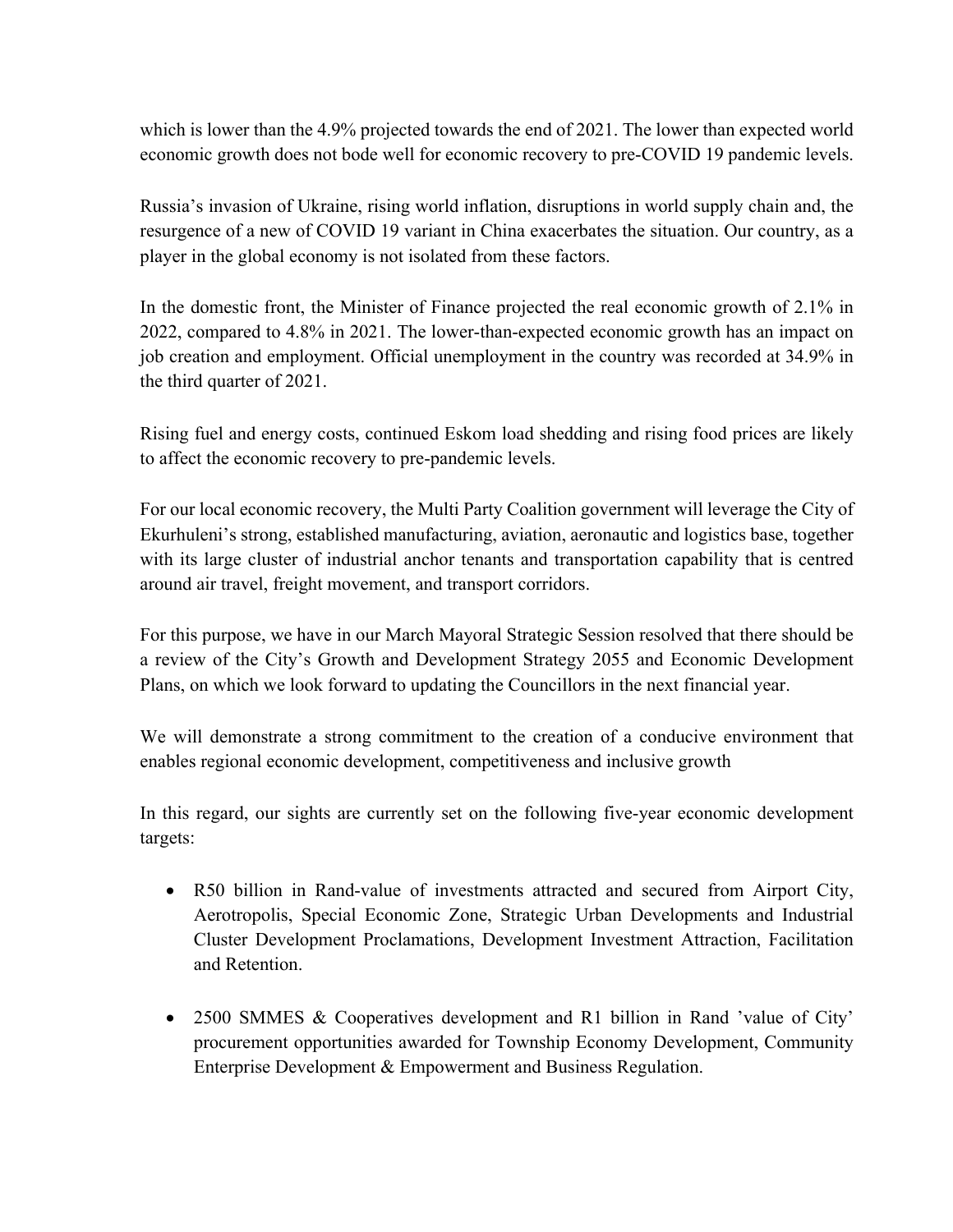- R125 million in Rand value of Revenue Generated from leasing of township hubs and Business Licenses & Permits.
- R200 million in R'value of Revenue Generation from Ekurhuleni Fresh Produce Market Operations, Facilities and Municipal Farm Release; and
- 70,000 work opportunities generated in the regional economy though the implementation of EPWP, PEP, Private Sector Jobs Initiatives,

There are limits to what we can achieve on our own in a context of slow national structural reforms. We can only call on our counterparts in national government to do all they can to expedite the reforms associated with the South Africa Reconstruction and Recovery Plan and Operation Vulindlela; that they can accelerate the improvement of freight rail and other logistics services under Transnet and, the recovery of Eskom and the security of energy supply.

# **Despite the economic headwinds, Mr Speaker,**

The Multi-Party Coalition government reaffirms its commitment to breathe life into the theme outlined by the Executive Mayor for 2022 in her State of the City Address, namely, *"Back to Basics for Service Delivery and Inclusive Growth".*

The central tenets of the Back to Basics are to refocus the priorities of the City of Ekurhuleni much more closely on:

- Better quality service delivery along the lines of the powers and functions of municipalities as set out in the Constitution; and,
- Not to pursue vanity projects and duplicate programmes that are either the responsibility of other spheres of government, or through parallel initiatives within our own municipality.

Our 9 Back to Basic priorities draw heavily on our Multiparty Coalition Agreement:

1. Giving residents back their power by helping to reduce their vulnerability to load shedding and enhance access to reliable, affordable, and sustainable electricity;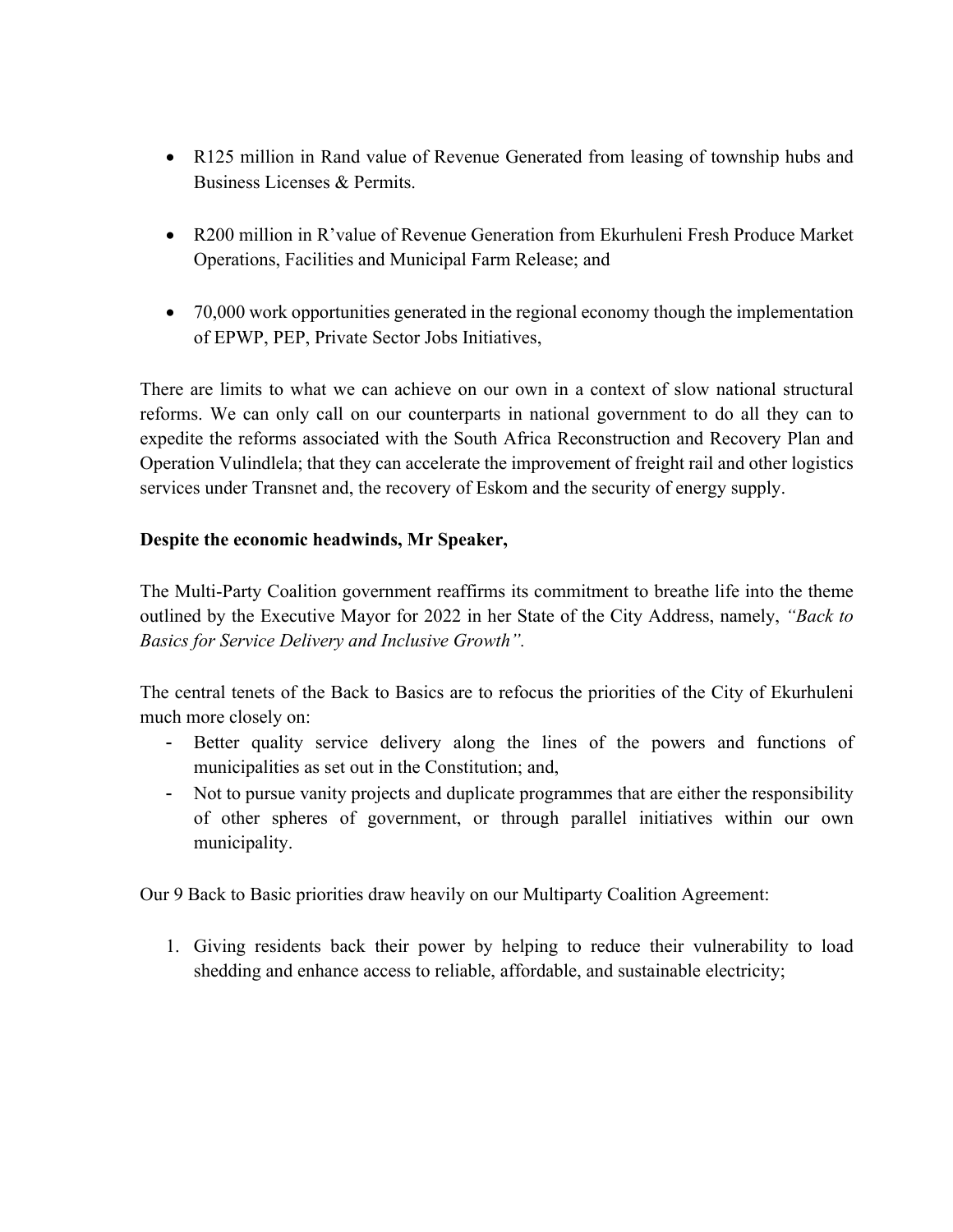- 2. Ensuring that every community has access to reliable, clean, running water, that is safe to drink and to prepare food; that we modernise water management and prevent untreated wastewater contaminating the environment.
- 3. Investing in safe, reliable, affordable public transport; well-maintained roads; and infrastructure renewal with measures to safeguard infrastructure from vandalism and theft.
- 4. Ensuring there is a hygienic environment to live and play, delivered through effective waste collection and waste disposal, working landfill sites, the implementation of recycling programmes through reclaiming of untidy public parks and cemeteries.
- 5. Promoting housing options, ensuring more people own their homes by receiving their valid title deeds.
- 6. Being tough on crime and tougher on the causes of crime by investing in localised law enforcement.
- 7. Minimising the risks which lead to poor health, respond effectively to health emergencies, and promote the resilience of communities through effective disaster risk management.
- 8. Regaining the financial stability of the city by ensuring good governance; and
- 9. Using Back to Basics service delivery as a foundation to bringing in investment and jobs to the local economy by making it easier to do business within the municipality.

It is early days, Mr Speaker, but despite the economic headwinds the Multi Party Coalition government has already made some headway with the financial recovery of the City of Ekurhuleni.

On our accession to office, we found a city with:

• a collection rate of around 84%, compared to the budgeted 90%;

• cash on hand deteriorated to a 14-days reserve, which we have since improved to a 21 day reserve, with some way to go to meet National Treasury's 30-day minimum requirements;

a Moody's downgrade at the end of November 2021, necessitating a R500m reduction in borrowing, thus impacting negatively on capital expenditure.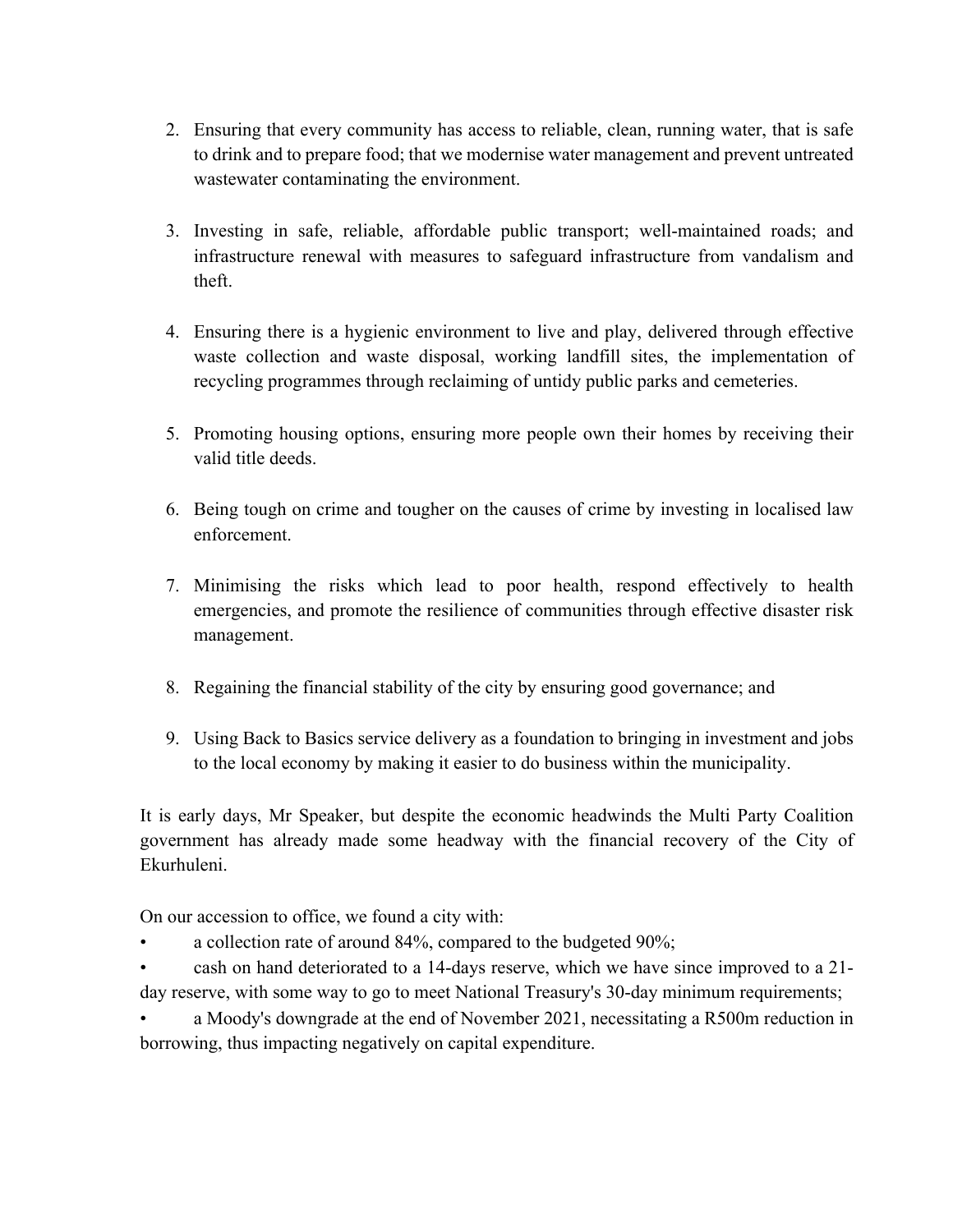With the tabling of the draft budget in March, we indicated:

- our recognition that we need to be both disciplined in our service delivery, as well as in our finances to achieve our back-to-basics ethos to the benefit of our ratepayers and residents;
- our intention to, in comparison with the adjustment budget tabled in February, increase our surplus for the next financial year from around R140m to around R300m, approaching R500m in the outer two years.

We are glad to report that this has already yielded results.

Last week, the City management had a benchmarking meeting with National Treasury, in terms of which favourable feedback was reported on the City's recovery efforts, boding well for securing of future grants. National Treasury has also been clear that municipalities should steer clear of unfunded mandates, which also resonates well with *Back to Basics*.

At the end of April, Gauteng MEC for Human Settlements, Urban Planning and Cooperative Governance and Traditional Affairs, Lebogang Maile, in his update on the state of municipalities in Gauteng, singled out the City of Ekurhuleni:

- As one of only three municipalities in the province with no overdue accounts for bulk services from Eskom and Rand Water; and
- As the only municipality that is considered stable, meaning it is not considered at risk of being dysfunctional, in financial distress, or requiring close monitoring and support

Later in April credit ratings agency GCR upgraded the City's credit rating from junk to stable. This was attributed particularly to an expectation of improved operating performance under the Multiparty Coalition Government, characterised by stronger income growth, tight expenditure management, improved debtor collections and realising modest cash surpluses. It is however crucial that the benefits of these gains – in other words, improved and more affordable access to financing – in the longer term be applied to capex that would grow revenue and, ultimately, fund better services provision.

We will get there if we keep on applying sound principles of good governance.

## **In this regard, Mr Speaker,**

The Multi Party Coalition government places particular emphasis on the very important work performed by the City's Internal Audit function and Audit Committee, which they must enjoy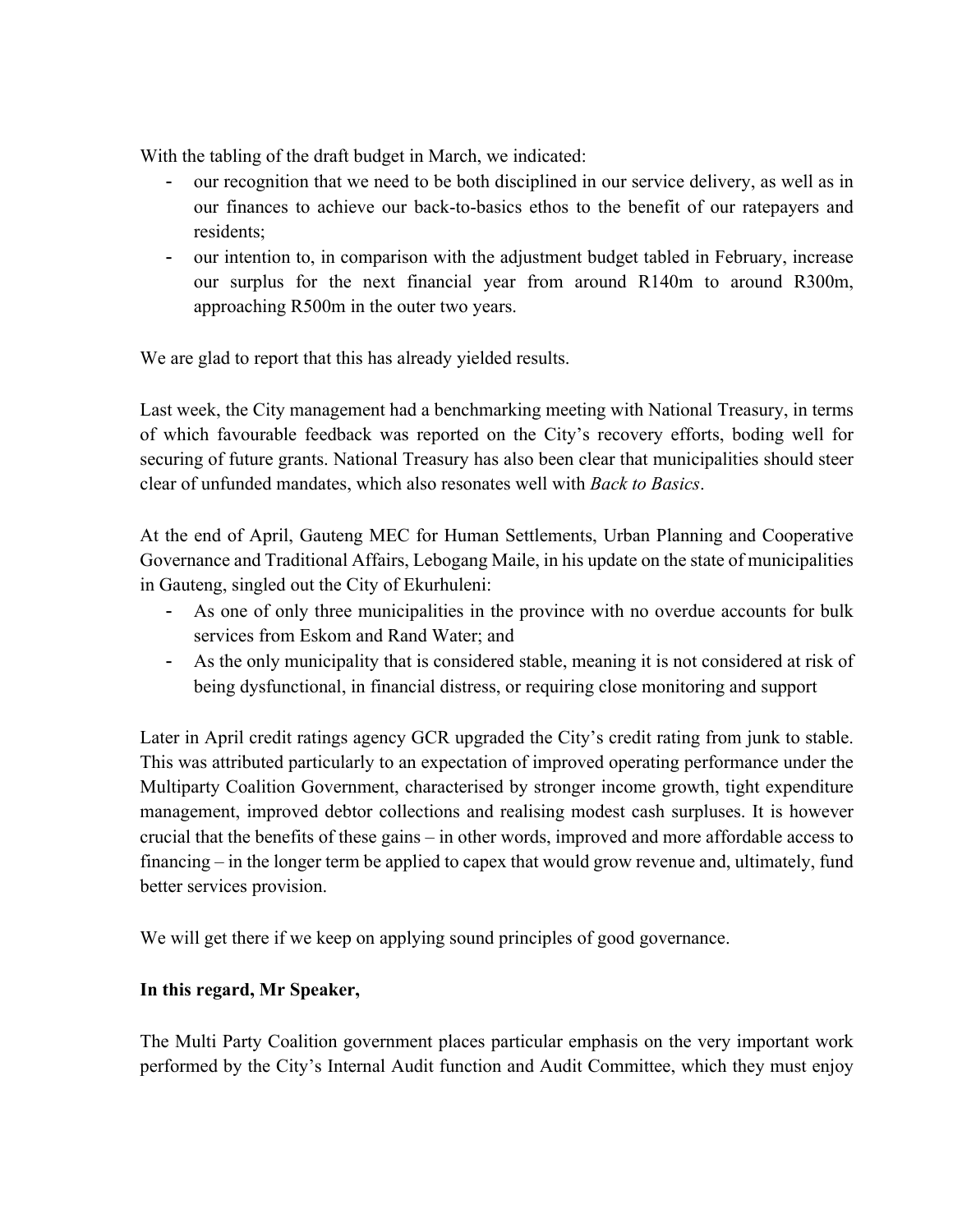the freedom to execute without fear or favour, with the cooperation of all elected and appointed officials, in accordance with the City's policies.

As is her duty, the Executive Mayor has met quarterly with Audit Committee Chair since her appointment in December. Together with all councillors, the Multi Party Coalition government looks forward to the Audit Committee's reports to the Legislature.

This should not only ensure that the clean audits, for which we have congratulated our city management, continue. We should also be responding positively to the Auditor-General of South Africa's call for a culture shift to be engendered in the public service: that is that good audit outcomes not only be about compliance, but about ever greater improvements in the lived reality of our citizens – in other words the types of improvements in service delivery that the *Back-to-Basics* agenda is all about.

Service delivery and revenue generation and protection were indeed top amongst the key priorities that the Multi Party Coalition government agreed with the city management. Further principles included reducing the duplication of effort and resources, pursue economies of scale and centralise common processes. These latter goals need to be realised through:

- Tasking Real Estate Department with all furniture acquisitions;
- Centralising the procurement of Information and Communication Technology (ICT) and related services to the ICT Department; and,
- Making the Transport and Fleet Department responsible for all vehicle registration and licensing, the repair of all non-specialised vehicles.

These centralisation of functions would explain the high increase in the repairs and maintenance allocation for the Transport Planning and Provision Department, and the steadier increases for the ICT Department.

In terms of the consolidated operating expenditure, I wish to point out that employee related costs in the budget are increased by Consumer Price Inflation of 4.8% based on National Treasury guidelines and the South African Local Government Bargaining Council agreement.

## **Mr Speaker,**

The people of Ekurhuleni, through a public participating process and budget tips campaign conducted last month, overwhelmingly directed us to among others, fix the state of our roads; speedily deliver housing; put an end to water interruptions and most of all drastically reduce power outages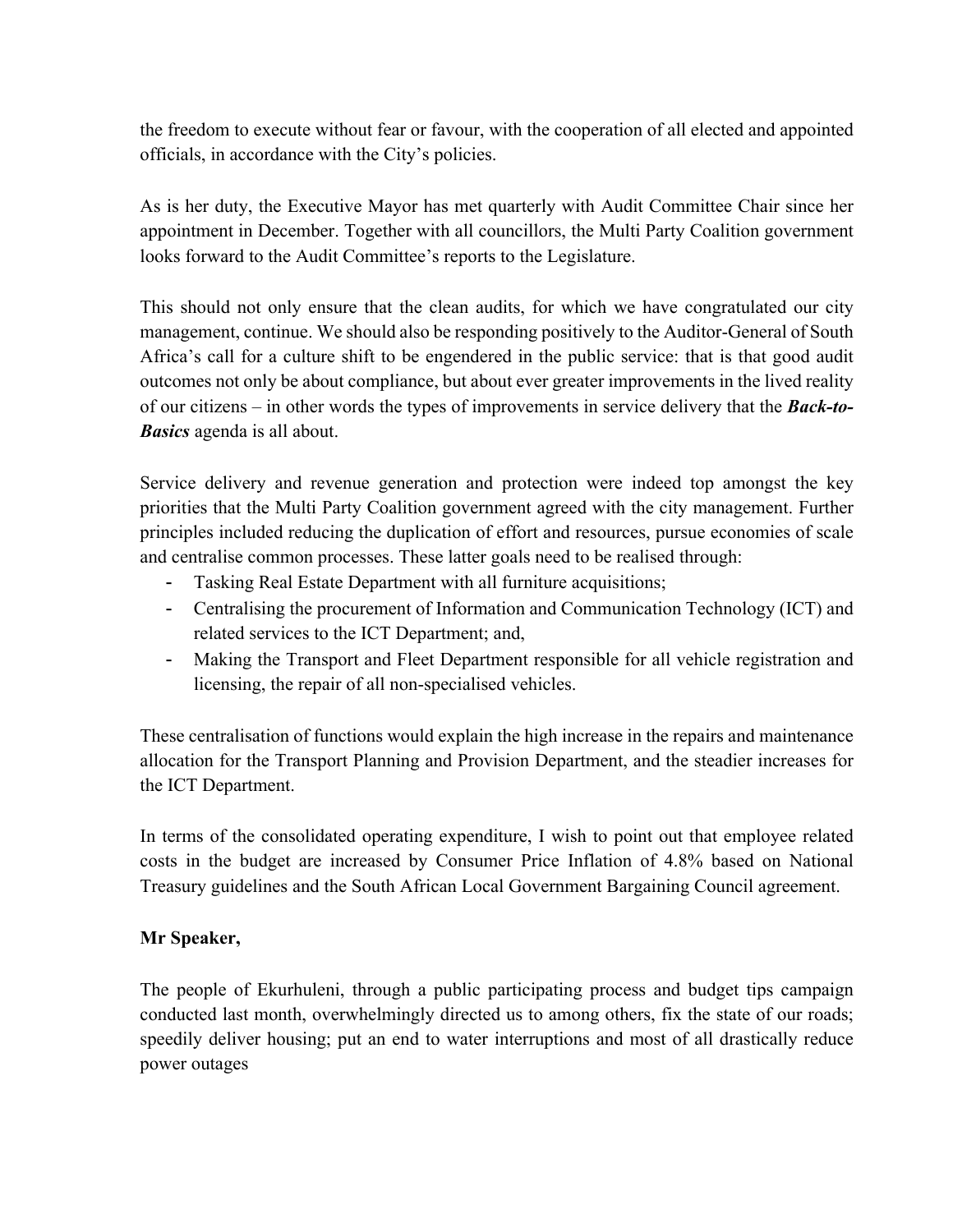Without the levying of tariffs, any municipality will simply not be able to provide the basic municipal services that it is constitutionally obliged to provide. In levying tariffs, the City was mindful to strike a fine balance between affordability to consumers and financial sustainability of the City. The following tariff increases are proposed:

- There will be no increase in assessment rates for any categories of properties. This is to shield ratepayers from increases associated with the new valuation roll implemented with effect from 1 July 2021. The deadline for the objection and appeal process was on  $29<sup>th</sup>$ April 2022. The Valuation Appeal Board is expected to commence in August.
- Sundry tariffs increases are capped at 4.8% in line with the CPI rate. This is somewhat below likely consumer price inflation increases for the next 12 to 24 months.
- Refuse removal tariff increase is proposed at 7.0%. Waste management services, with the exception of landfills, are in essence a transport and labour-intensive operations and are therefore sensitive to the substantial and constant increases in the price of the oils and lubricants, fuels, repairs and maintenance of the fleet and labour costs. Although this service is within the control of the City, there are input costs that are outside our control;

We also have limited power to control increases for services such as water and sanitation and electricity that relies on bulk service procurement from external utilities – in this case Rand Water and Eskom.

- Electricity tariff increases are proposed at 9,61%.
- Water and Sanitation tariff increase are proposed at 11%

Around 62% of the City's budget revenue of R48bn for 2022/23 is projected to come from electricity, water, sanitation and refuse collection charges. Outside of the poor state of our roads, to which I will come to later, these are also the service delivery areas on which residents and ratepayers have for years been the most dissatisfied. As a result, we have resolved that more than R1.6bn or 63% of our repairs and maintenance budget will go to the trading services departments for the 2022/23 financial year.

In the State of the City Address, the Executive Mayor announced key service delivery objectives on behalf of the Multi Party Coalition to make real progress in the lives of our citizens. This budget facilitates achievement of those objectives through consolidated expenditure of R51,2bn.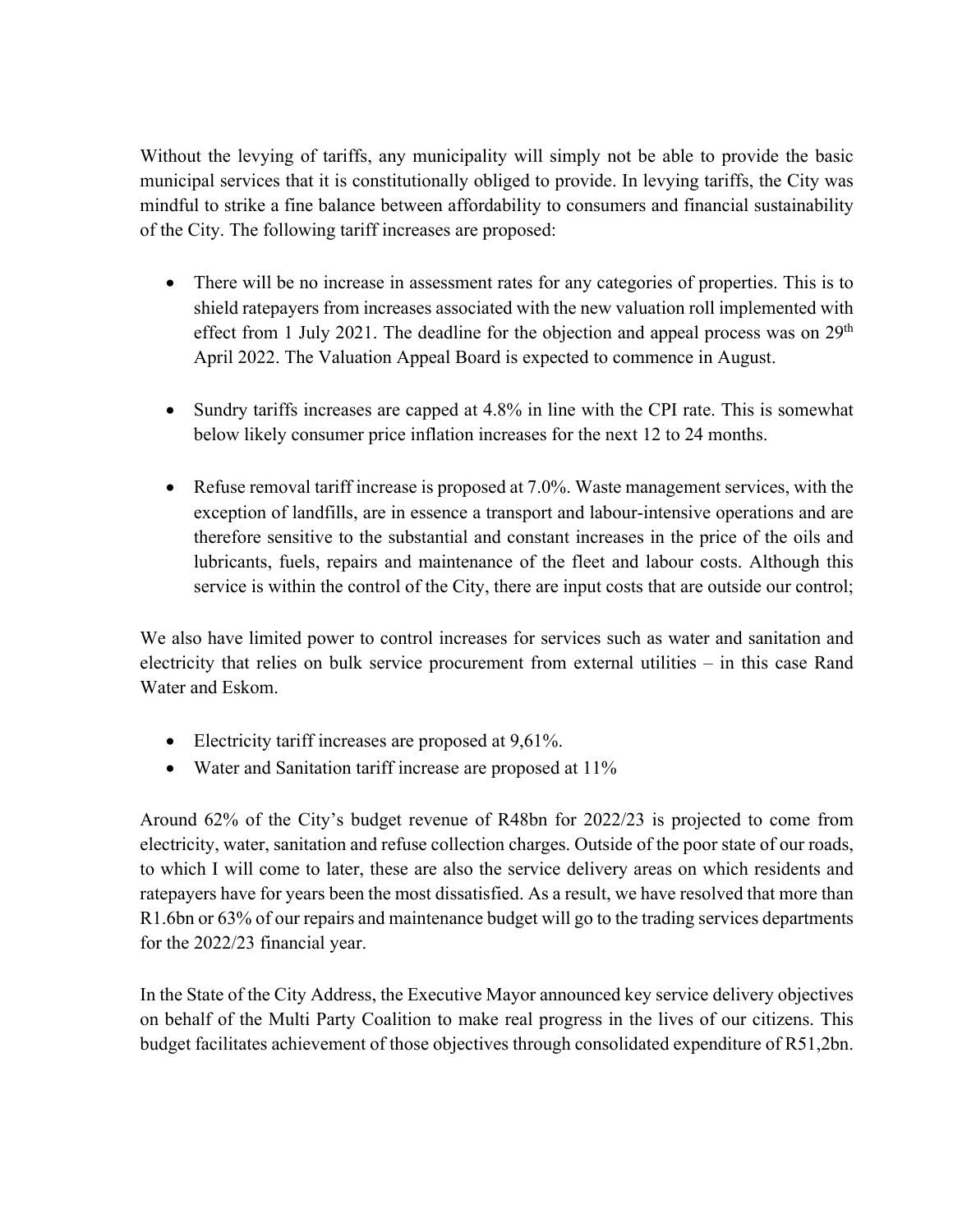The breakdown is an operating expenditure budget of R47,9bn and capital expenditure budget of R3,3bn.

The operating budget is funded from R42,5bn in internally generated revenue and R5.7bn in operating grants.

The capital budget will be funded by R273m in internal revenue, R2,2bn in government grants and R746m in loans.

# **Mr Speaker,**

The Multi Party Coalition government believes wholeheartedly that free basic services in line with the National Framework for Municipal Indigent Policies should continue as an essential measure to support the poor. The city is providing relief to the registered and deemed indigent households amounting to R4,5bn. A household is deemed indigent if it resides in a property worth R250, 000 or less. The social package for indigent relief consists of:

- 100% rebates on assessment rates:
- Free refuse removal;
- 50 kwh of free electricity per month;
- 6kl of water and sewer per month;
- Free indigent burial to registered and deemed indigents; and
- special rates on emergency services such as ambulance and fire-fighting.

Further support to cash-strapped ratepayers will be provided in the form of a debt rehabilitation incentive, Mr Speaker:

This will comprise a 50% write-off of debt in excess of one year on date of application approval – inclusive of rates, service charges, interest and other costs.

The balance of the account on the date of application approval, excluding the current account and after the 50% write-off, will be placed in a consolidated arrangement account to be written off incrementally over a three-year period. However, this will be on condition that all scheme provisions are being complied with during that timeframe. The scheme will be available to qualifying applicants from 1 July 2022 until 31 March 2023.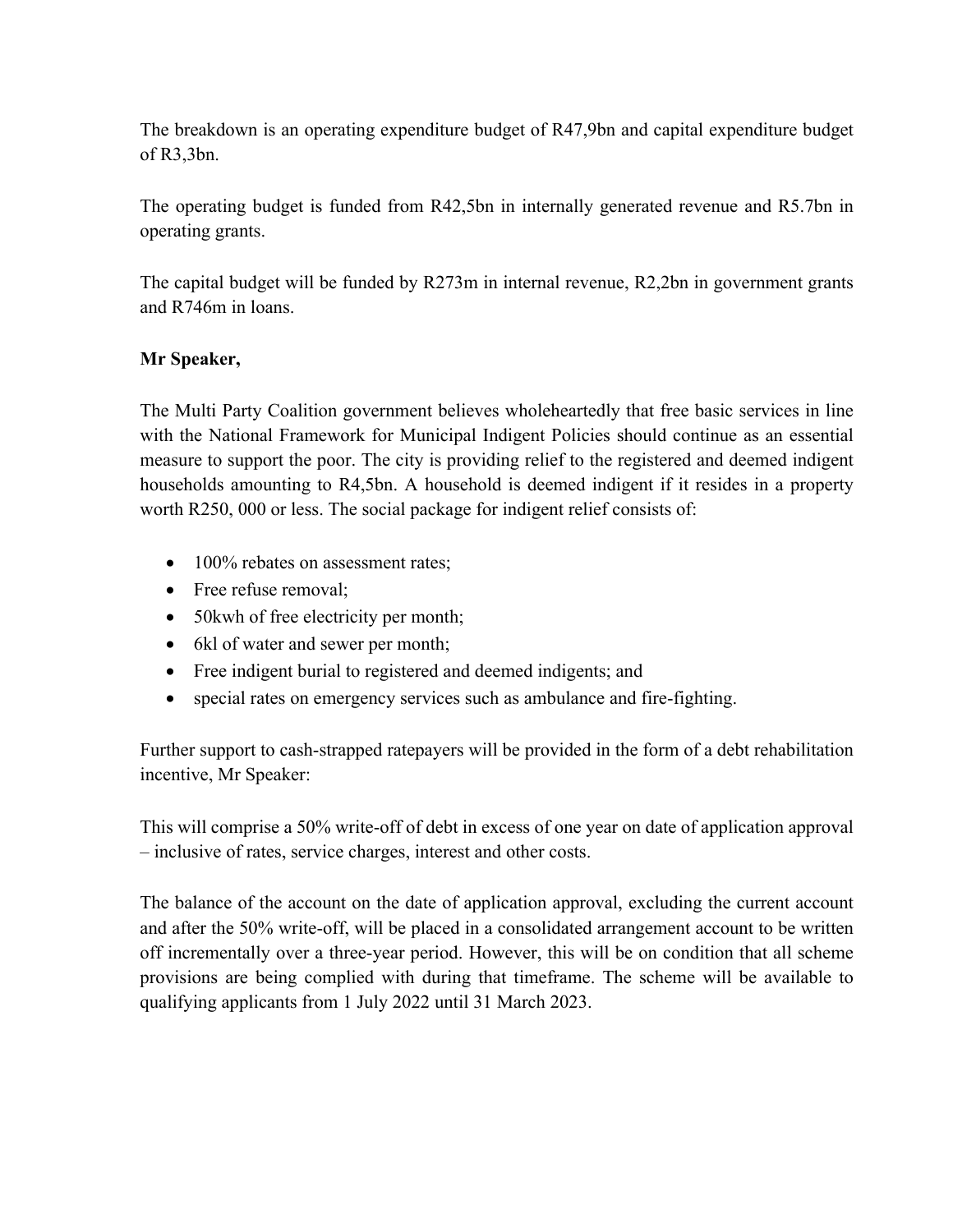We are also aware that it has been complicated for family members of deceased ratepayers to make payment arrangements on accounts linked to deceased estates. It will now be possible for citizens of Ekurhuleni who find themselves in this position, to obtain letters of authority providing copies of the deceased death certificate and an accompanying affidavit in order to make such arrangements.

To our loyal paying customers who keep their accounts up to date we are also providing some cost relief in the form of an incentive to keep up the good work:

Business and residential customers who keep their accounts up to date for six months will received a 2% rebate credit against their accounts in the  $7<sup>th</sup>$  month.

In respect of the overall allocation to the Energy Department, MMC Senzi Sibeko will rightly hold that no amount of maintenance and repair budgeting will be able to correct the years of underinvestment in the infrastructure backbone of the City's electricity grid. Accordingly, capital expenditure on energy will increase at a much quicker rate than maintenance and repair spending, with a 39% increase (R558m) for 2022/23 and at double the rate of inflation for the outer two years.

Repairs and maintenance expenditure allocation is R922m for 2022/23, split 90/10 between provision for electrical network repairs (inclusive of substations, transformers and meter boxes) on the one hand, and streetlights on the other. The maintenance and repair allocations for the outer two years will also exceed inflation.

The idea is to ensure the replacement of infrastructure at the rate of at least 10km of cabling per annum and ensure the refurbishment of circuits and equipment. We look forward to the Energy Department's reporting on measures to reduce cable and equipment theft and vandalism and cannot urge their cooperation with the private sector in this regard enough. Finally, supply from Eskom will be supplemented by 47 Renewable Independent Power Producers, who will come onboard from 2024 onwards.

For 2022/23 R782m in capital expenditure is allocated to the Water and Sanitation Department and the Ekurhuleni Water Company in another roughly 90/10 split, also to increase around double the rate of inflation. As the Executive Mayor indicated earlier in the year, investment in further treatment capacity expansion to support development in the city alone requires an estimated R2.5bn over the next five years, for which we are considering the utilisation of the Build-Operate-Transfer mechanism.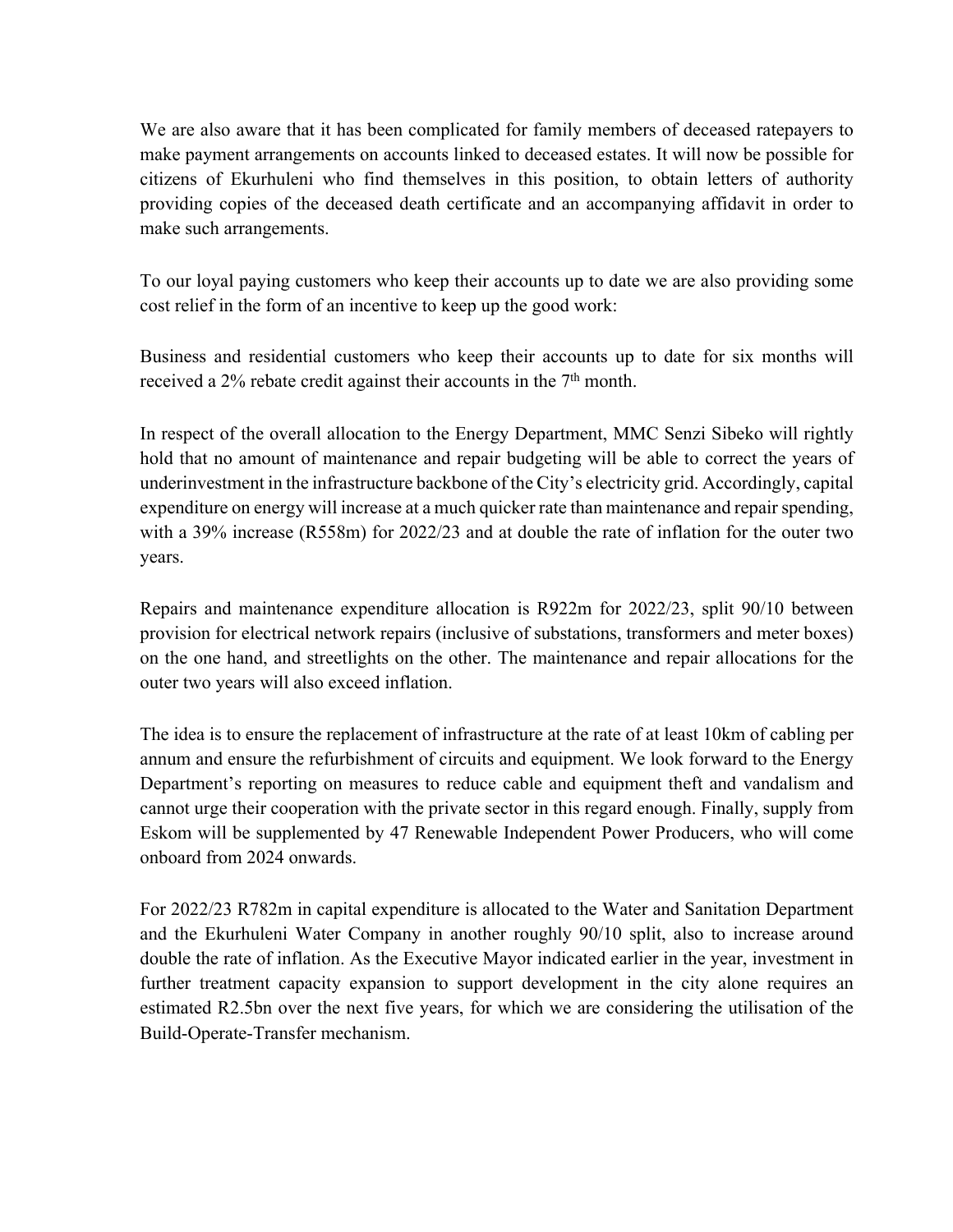For now, our resources are directed at additional reservoirs and water towers that will be completed to reduce vulnerability to bulk water outages. An amount of R80m is specifically budgeted for the reduction in excess water consumption and was directed to the Water and Sanitation Department to install smart meters in indigent household properties.

This will be mated to a 30% increase for the repair and maintenance of water and sewer systems to R382m for 2022/23, which will also increase at extra-inflationary rates in outer years. This will see to the replacement of major over capacitated sewer lines in the Southern and Northern regions of the city, as well as the replacement and upgrading of sewer pipes across the city.

This much increased expenditure on water and sewer systems is also meant to mitigate the development of further sinkholes, which is a major problem in the dolomitic areas of the city, which has been left long unattended, and in terms of which there are now significant backlogs. Thanks to MMC Heather Hart's efforts, it is very much on the City's budgeting radar. The allocation of R34m to City Planning Department to tackle sinkholes may not be enough but it demonstrates our resolve to eradicate the problem.

## **Mr Speaker,**

While we have already detailed some of the early results of our *Back-to-Basics* approach, it is not always easy for an administration to report improvements that are publicly visible. While acknowledging there is still some way to go, we must here congratulate MMC Andre du Plessis, who together with the Environment and Waste Department have significantly improved the state of cleanliness of the City of Ekurhuleni over the past six months.

On average, capital, repairs, and maintenance expenditure allocations to this department will decrease slightly over the medium term. This is because of the better utilisation of resources, such as utilising spares from dismantled equipment, and avoiding duplication of programmes. More than half the annual operating budget of around R600m will go to refuse removal and will be escalated at inflationary rates, with around 15% or R90m per annum being allocated to grass cutting.

## **Mr Speaker,**

Whether they are from businesses, residents, outside of town or employees at our City, the poor state of our roads is a menace all drivers. MMC Themba Kalipa will therefore be glad that in the 2022/23 financial year, R370m is allocated to the Roads and Stormwater Department, for repairs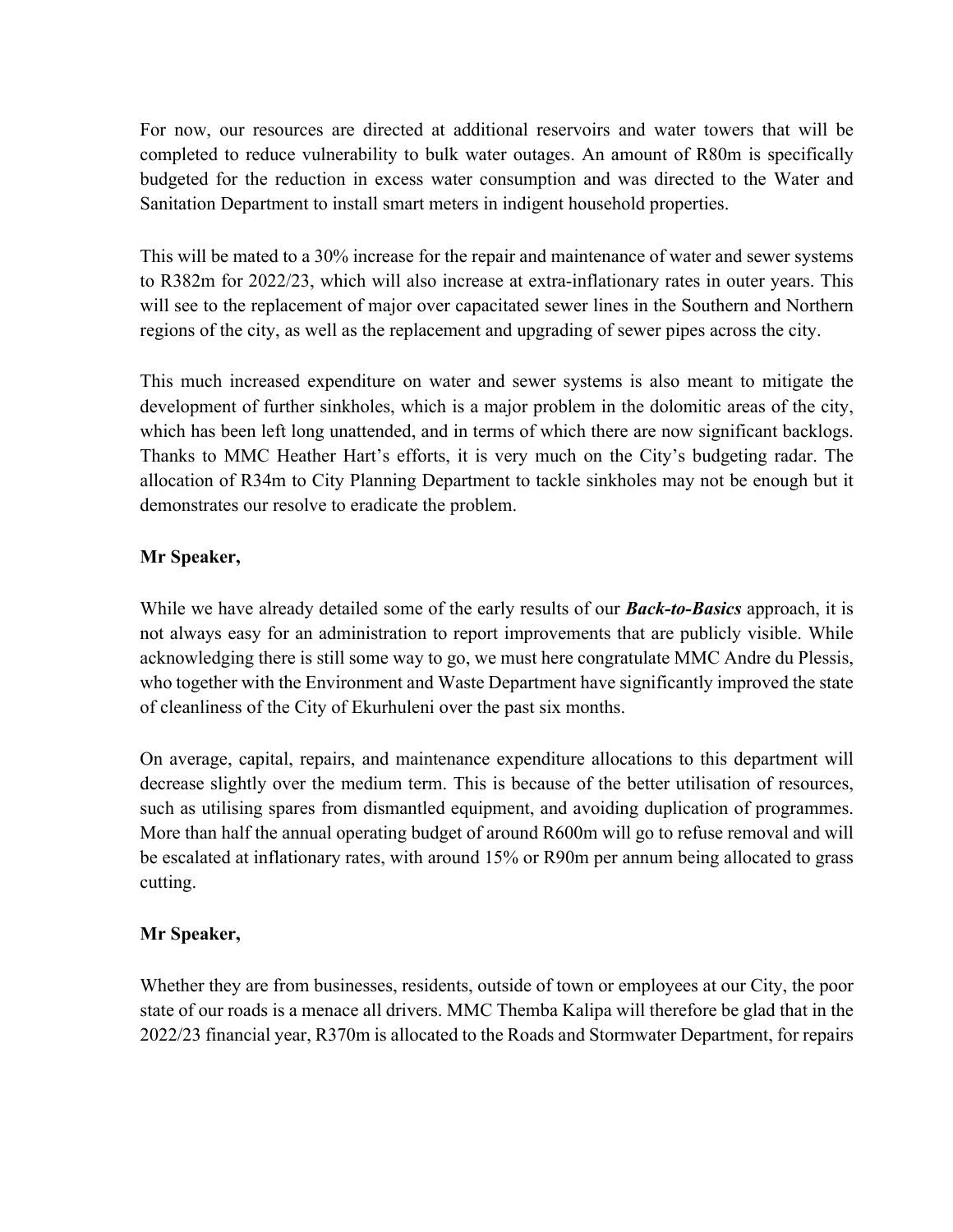and maintenance including the patching of potholes. An additional R283m is allocated for asset renewal.

Our objective is to review the allocation for pothole repair upwards with the January 2023 adjustment budget. As we are well aware that the City will have to work hard towards a minimum 3% equivalent of installed infrastructure value per annum provision for maintenance, all avenues are currently being pursued. One of these was to ask National Treasury for a review of the allocation received by the City for road maintenance from the Fuel Levy, as the amount currently received in comparison to other cities is not in proportion to the road network that the City maintains.

On the issue of potholes, the Multi Party Coalition government very much welcome offers of public-private partnerships. Our Roads and Stormwater Department is currently also working with a social enterprise to brand our own pothole repair unit that would offer sponsorship and operating partnership opportunities for the private sector, and on which we hope to announce progress in the coming financial year.

# **Ekurhuleni needs to be a city on the move, Mr Speaker.**

In the coming financial year, the Multi Party Coalition government will support Phase 1A of the Harambee Bus Rapid Transport Network, running from Thembisa via Kempton Park to OR Tambo International Airport, to be fully operational. We will also support extension of the network in Thembisa and the service from Kempton Park/Rhodesfield to Boksburg (Phase 1B). Under MMC Alco Ngobese, the condition of various public transport facilities is being assessed and the Germiston Bus Depot, the Germiston Intermodal Facility and the Somhlolo Public Transport Facility will all be refurbished in the coming financial year.

To assist, the Transport Planning and Provision Department will receive a capital budget of R303m, and repairs and fleet maintenance has an allocation of R170m.

Being able to move and live in the City safely is a key priority for the Multi Party Coalition and in this regard, MMC Thlogi Moseki has proved a tireless champion of the Ekurhuleni Municipal Police Department and Disaster and Emergency Services. As revenue recovers, a key priority will be the funding of further police deployment, further equipment resourcing and the establishment of K9 units.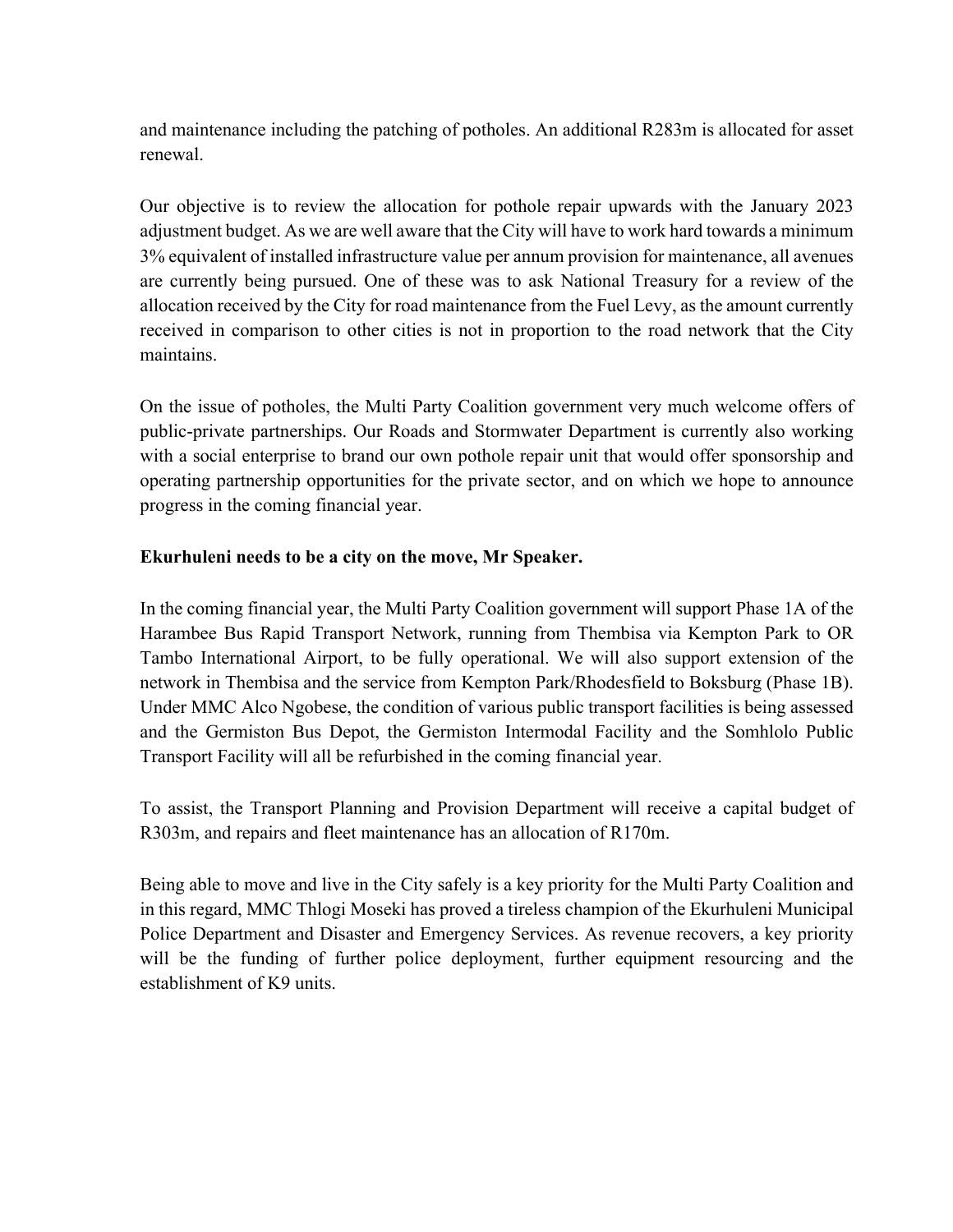As it stands, 480 EMPD recruits will finish their basic training at the end June 2022 to hit the streets running. The EMPD will also supplement its human capital by enrolling traffic wardens into the police academy next month so that they can be trained as Metropolitan Police Officers.

The city's security services is currently operated on a hybrid model of in-house and outsourced provision. The Multi Party Coalition is considering various avenues to bring insource all of the security services.

When it comes to DEMS, our efforts to bring emergency services closer to the people will receive a major boost when the department undertakes the construction of the following projects:

- The Katlehong Fire Station R20m allocated for completion in the next financial year;
- The Isando/Elandsfontein Fire Station at Klopper Park R5m has been allocated in in the next financial year to ensure its completion in 2023/24; and
- The Etwatwa Fire Station upgrade R5m is allocated in the next financial year.

# **Mr Speaker,**

The demand for housing remains a critical need. It is one of the issues that were dominant when we were undertaking public participation – and as a Multi-Party Coalition we have heard our people. In this regard, we shall fast-track all the mega projects while at the same time ensuring that our people gain security of tenure by receiving their title deeds.

Our Human Settlements Department under MMC Dino Peterson has received a Gazetted amount of R126.2m from Gauteng Provincial Department of Human Settlements for the 2022/23 financial year in order to deliver 725 housing units in:

- Alliance Ext 1;
- Payneville Ext 1;
- Mayfield Ext 32 and 34; and
- Leeuwpoort.

In terms of the Department's Capital budget, the allocation is R582m to go to among others:

- The Leeuwpoort mega project has a budget allocation of R25m for the 2023/23 financial year. It is due to deliver designs and construction of engineering services for Sunward park portions of the development, as well as remaining engineering services in Parkdene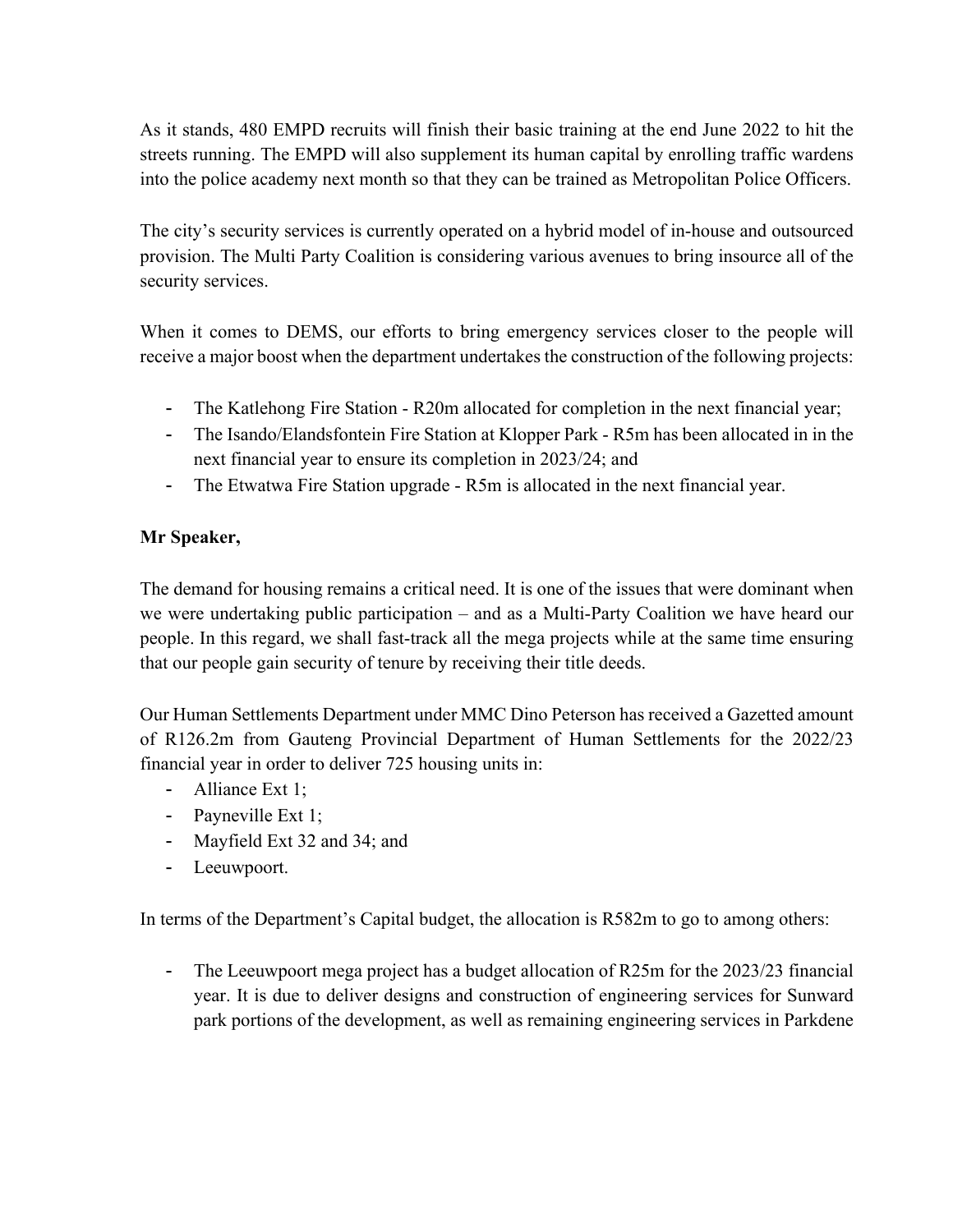around the Cinderella hostel to unlock the housing development. The project is expected to be completed in the 2023/24 financial year.

- R9,7m is budgeted for the completion of 259 planned serviced stands for completion in Balmoral Ext 4; and
- R15.3m is budgeted for the completion of 144 social housing units in Portion 62 Airport Park Ext

Allocations to the Health and Social Development Department will be significantly strengthened by the R190m in grant funding for the 2022/23 financial year that they have secured from the Gauteng Provincial Government. The funds are for Primary Health Care as well as to the City's AIDS Unit.

The Department of Sport, Heritage, Recreation, Arts & Culture Department was awarded just under R21m in grants to be spent on our City's libraries, which will benefit the youth in particular.

# **Mr Speaker,**

In closing, let us take a leaf out of the book of the 44<sup>th</sup> President of the United States, Barack Obama, who once said: *"A budget is more than just a series of numbers on a page; it is an embodiment of our values."*

What I have come to lay down here today is a budget by the Multi Party Coalition government. However, it is a budget which we believe you can support as sufficiently in line with the values and interests of the residents and ratepayers of the City of Ekurhuleni.

I would like to extend a special word of thanks to all parties of the Multi Party Coalition for their support in putting the budget together: it was not a simple exercise and hard choices certainly needed to be made given the situation we find ourselves in, but the fact that we did it means we can do it again and should imbue confidence with our citizens and investors alike.

I would like to extend a special word of thanks to the Executive Mayor, Alderman Tania Campbell for her support and guidance.

This budget was brought to fruition with the hard work and leadership provided by my predecessor, Cllr Graham Gersbach, whose efforts we greatly appreciate.